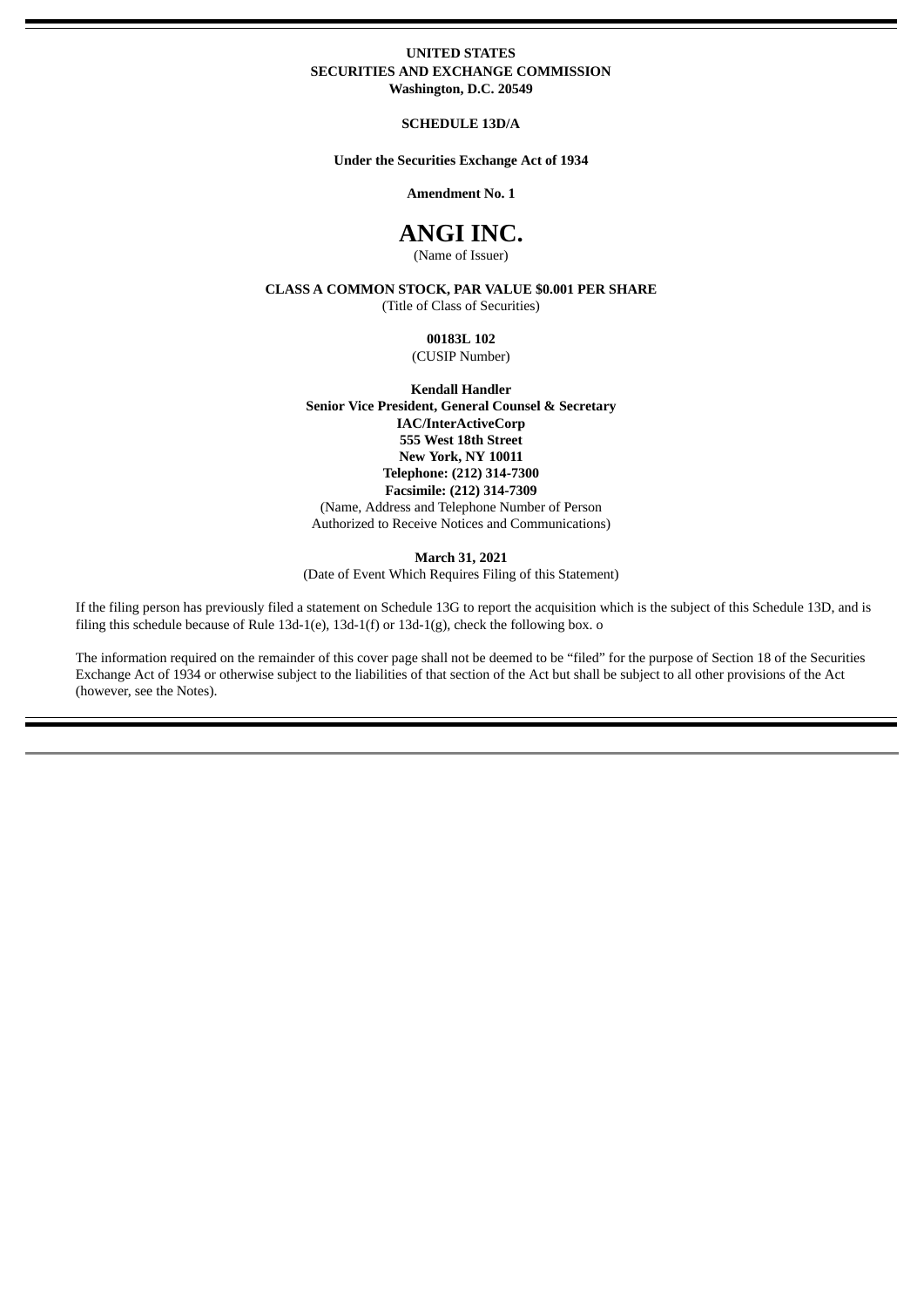| $\mathbf{1}$                                                                                      | Name of Reporting Person or<br>I.R.S. Identification No. of Above Person<br>IAC/InterActiveCorp (84-3727412) |                                          |  |  |  |
|---------------------------------------------------------------------------------------------------|--------------------------------------------------------------------------------------------------------------|------------------------------------------|--|--|--|
| 2                                                                                                 | Check the Appropriate Box if a Member of a Group                                                             |                                          |  |  |  |
|                                                                                                   | (a)                                                                                                          | $\mathbf 0$                              |  |  |  |
|                                                                                                   | (b)                                                                                                          | $\mathbf 0$                              |  |  |  |
| 3                                                                                                 | <b>SEC Use Only</b>                                                                                          |                                          |  |  |  |
| 4                                                                                                 | Source of Funds<br>O <sub>O</sub>                                                                            |                                          |  |  |  |
| 5                                                                                                 | Check Box if Disclosure of Legal Proceedings Is Required Pursuant to Items 2(d) or 2(e) o                    |                                          |  |  |  |
| 6                                                                                                 | Citizenship or Place of Organization<br>Delaware                                                             |                                          |  |  |  |
| Number of<br><b>Shares</b><br><b>Beneficially</b><br>Owned by<br>Each<br>Reporting<br>Person With | 7                                                                                                            | Sole Voting Power<br>424,537,285(1)      |  |  |  |
|                                                                                                   | 8                                                                                                            | <b>Shared Voting Power</b>               |  |  |  |
|                                                                                                   | 9                                                                                                            | Sole Dispositive Power<br>424,537,285(1) |  |  |  |
|                                                                                                   | 10                                                                                                           | <b>Shared Dispositive Power</b>          |  |  |  |
| 11                                                                                                | Aggregate Amount Beneficially Owned by Each Reporting Person<br>424,537,285(1)                               |                                          |  |  |  |
| 12                                                                                                | Check Box if the Aggregate Amount in Row (11) Excludes Certain Shares: o                                     |                                          |  |  |  |
| 13                                                                                                | Percent of Class Represented by Amount in Row (11)<br>84.4% (2)                                              |                                          |  |  |  |
| 14                                                                                                | Type of Reporting Person<br>CO                                                                               |                                          |  |  |  |

- (1) Reflects: (i) 421,958,021 shares of Class B Common Stock, par value \$0.001, of Angi Inc. (the "Class B Common Stock") beneficially owned by IAC/InterActiveCorp ("IAC") on an as converted basis into shares of Class A Common Stock, par value \$0.001, of Angi Inc. (the "Class A Common Stock") in accordance with their terms and (ii) 2,579,264 shares of Class A Common Stock beneficially owned by IAC.
- (2) Assumes the conversion of all shares of Class B Common Stock beneficially owned by IAC into shares of Class A Common Stock on a one-for-one basis. Because each share of Class B Common Stock generally is entitled to ten votes per share and each share of Class A Common Stock is entitled to one vote per share, IAC beneficially owns equity securities of Angi Inc. representing approximately 98.2% of the total number of votes of all classes of common stock of Angi Inc., based on 78,192,070 shares of Class A Common Stock and 421,861,990 shares of Class B Common Stock outstanding as of January 29, 2021, plus the issuances referred to in this report.

2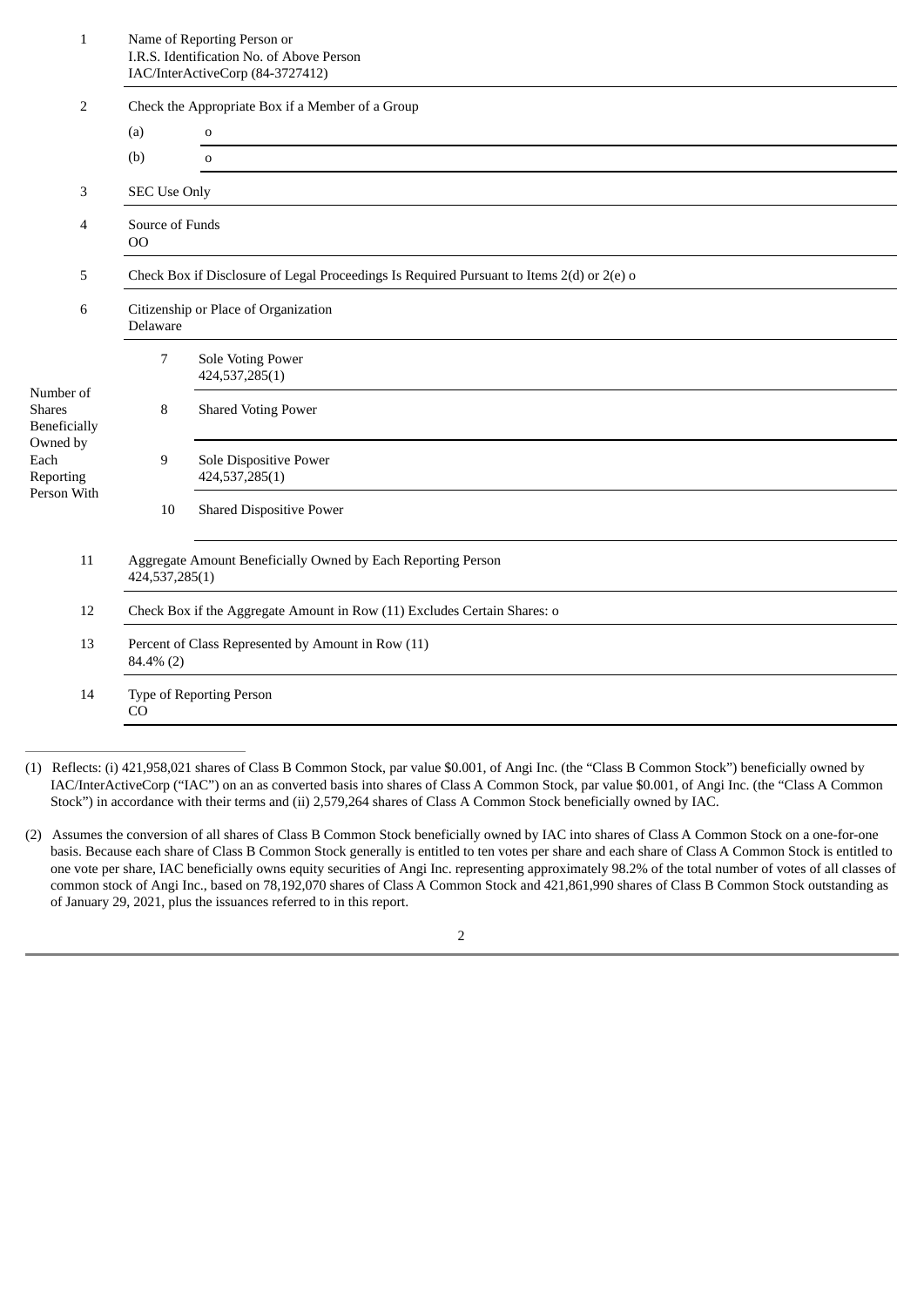#### **Introductory Note**

The Report on Schedule 13D relating to the Class A Common Stock, par value \$0.001 (the "Class A Common Stock"), of Angi Inc., a Delaware corporation (formerly known as ANGI Homeservices Inc., the "Company" or "ANGI"), initially filed by IAC/InterActiveCorp ("IAC") with the Securities and Exchange Commission (the "SEC") on July 7, 2020 (the "Initial Schedule 13D"), is hereby amended and supplemented to include the information set forth in this Report on Schedule 13D/A (this "Amendment"), which constitutes Amendment No. 1 to the Initial Schedule 13D. Capitalized terms not defined herein have the meanings given to such terms in the Initial Schedule 13D.

#### **Item 3. Source or Amount of Funds or Other Consideration.**

The information set forth in Item 3 of the Initial Schedule 13D is hereby amended and supplemented as follows:

Pursuant to the Employee Matters Agreement, dated as of September 29, 2017, by and between IAC and ANGI: (i) 102,838, 2,905 and 96,031 shares of ANGI Class B common stock, par value \$0.001 (the "Class B Common Stock"), were issued to IAC on September 30, 2020, December 31, 2020 and March 31, 2021, respectively, and (ii) 2,579,264 shares of Class A Common Stock were issued to IAC on March 31, 2021, in all cases, as reimbursement for shares of common stock, par value \$0.001, of IAC issued in connection with the settlement of the exercise and/or vesting of certain IAC equity awards, ANGI equity awards and equity awards denominated in shares of an ANGI subsidiary, in all cases, held by ANGI employees.

3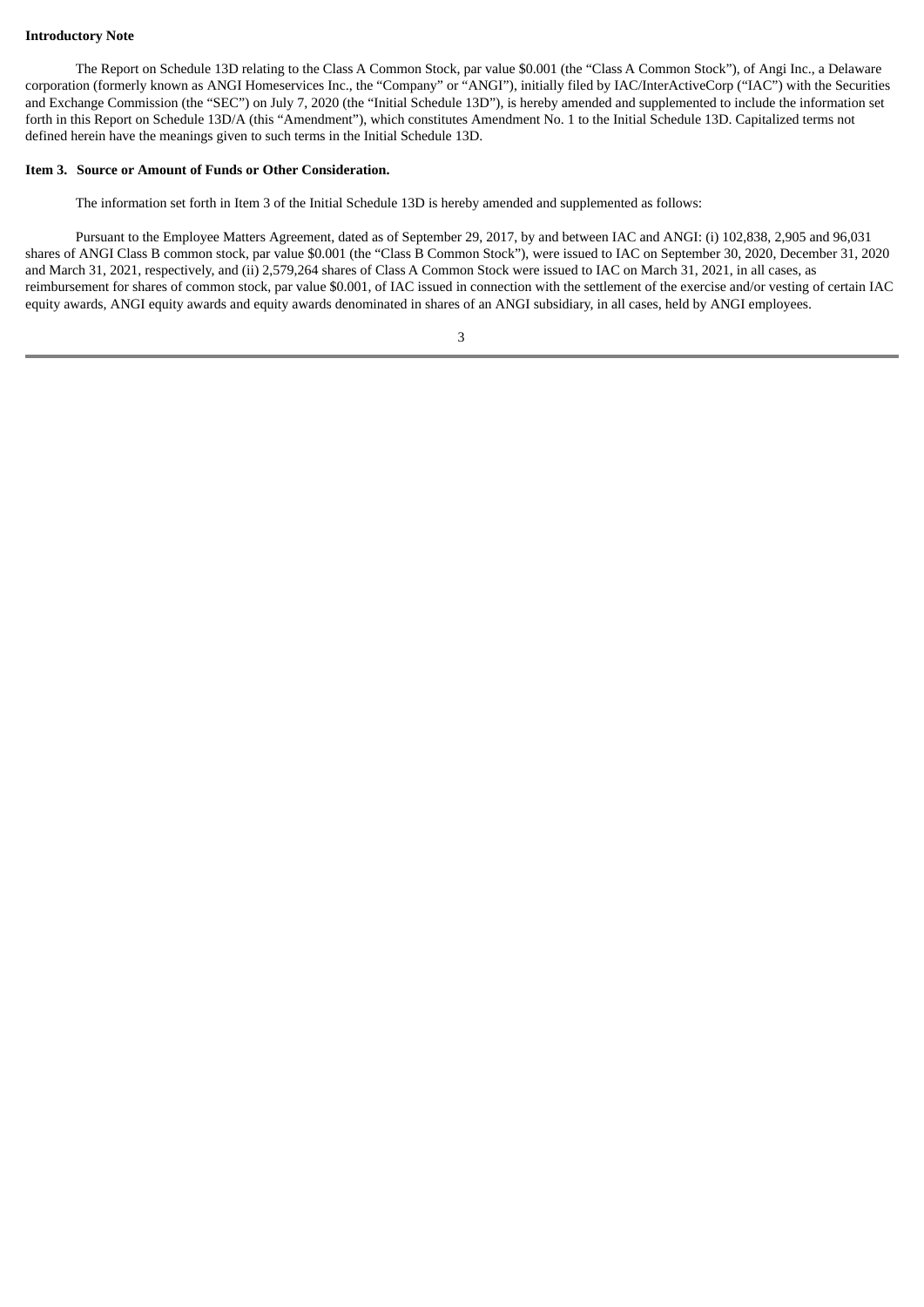#### **Item 5. Interest in Securities of the Issuer.**

The information set forth in paragraph (a) of Item 5 of the Initial Schedule 13D is hereby amended and supplemented as follows:

(a) IAC beneficially owns: (i) 421,958,021 shares of Class B Common Stock, representing 100% of the outstanding shares of Class B Common Stock, and (ii) 2,579,264 shares of Class A Common Stock representing 3.2% of the outstanding shares of Class A Common Stock as of January 29, 2021, plus the issuances referred to in this report. The shares of Class B Common Stock are convertible into shares of Class A Common Stock on a one-for-one basis, at any time at the election of the holder of such shares. IAC is the beneficial owner of equity securities of ANGI representing approximately 98.2% of the voting power of ANGI capital stock and approximately 84.4% (on an as converted basis) of the outstanding shares of ANGI capital stock.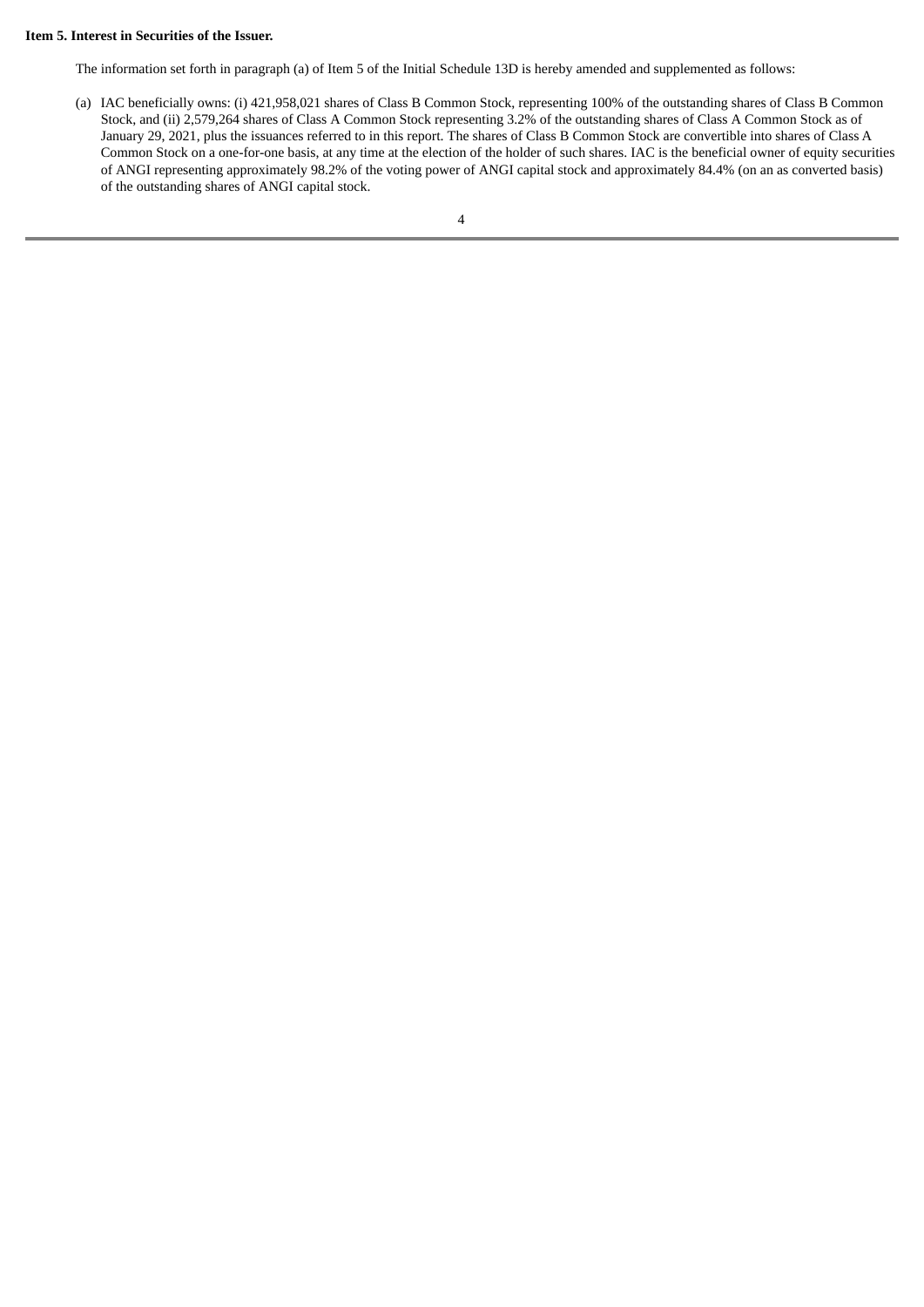# **Item 7. Material to Be Filed as Exhibits.**

| <b>Exhibit No.</b> | <b>Description</b>                                                                                                                                                                                                                                                                                      |  |  |
|--------------------|---------------------------------------------------------------------------------------------------------------------------------------------------------------------------------------------------------------------------------------------------------------------------------------------------------|--|--|
| 7.1                | Investor Rights Agreement, dated as of September 29, 2017, by and between IAC (as assignee of Old IAC) and ANGI Homeservices<br>Inc. (filed as Exhibit 2.2 to Old IAC's Current Report on Form 8-K dated September 29, 2017, filed with the Securities and Exchange<br>Commission on October 2, 2017).  |  |  |
| 7.2                | Contribution Agreement, dated as of September 29, 2017, by and between IAC (as assignee of Old IAC) and ANGI Homeservices Inc.<br>(filed as Exhibit 2.1 to Old IAC's Current Report on Form 8-K dated September 29, 2017, filed with the Securities and Exchange<br>Commission on October 2, 2017).     |  |  |
| 7.3                | Employee Matters Agreement, dated as of September 29, 2017, by and between IAC (as assignee of Old IAC) and ANGI<br>Homeservices Inc. (filed as Exhibit 2.5 to Old IAC's Current Report on Form 8-K dated September 29, 2017, filed with the Securities<br>and Exchange Commission on October 2, 2017). |  |  |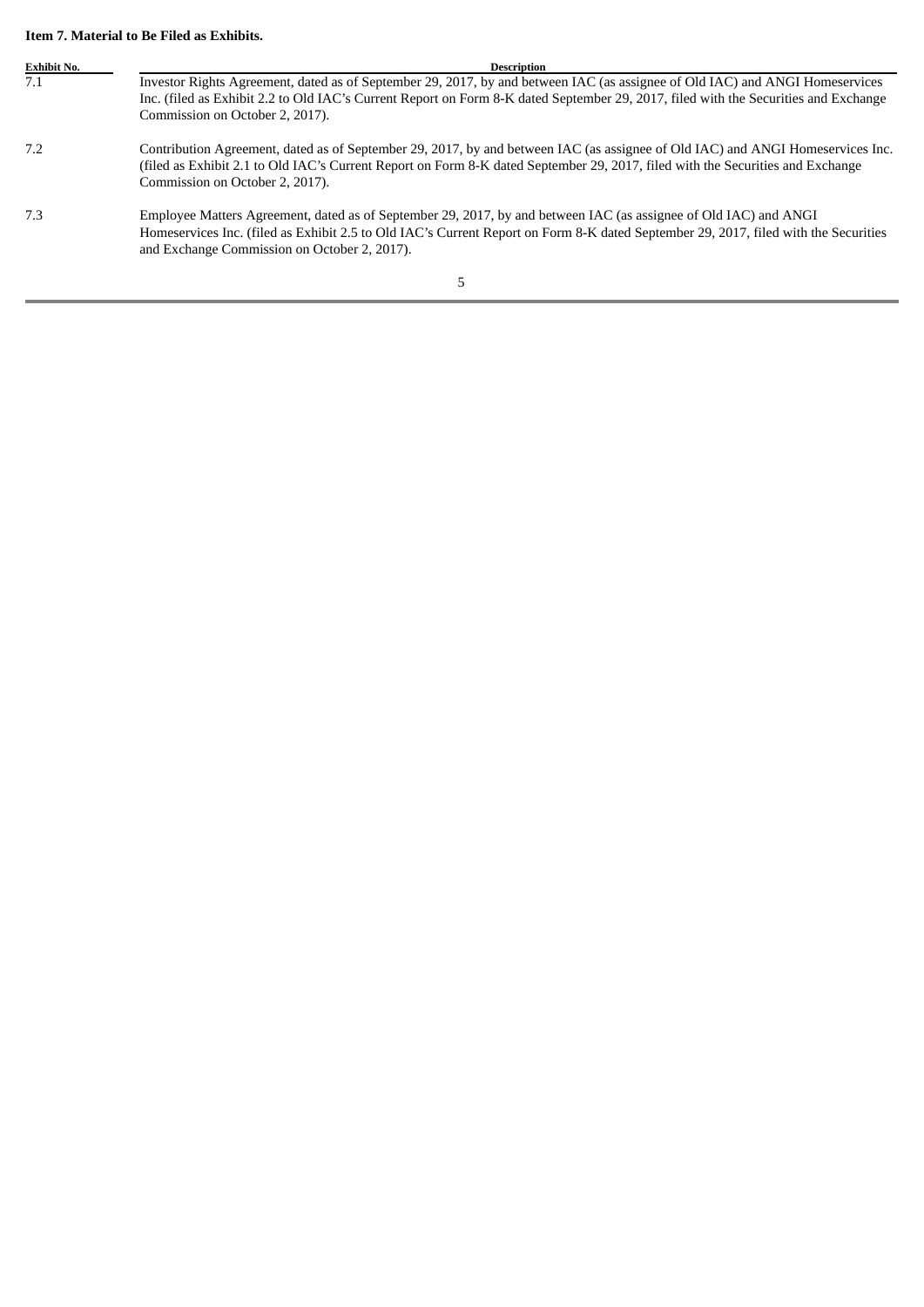## **SIGNATURE**

After reasonable inquiry and to the best of his knowledge and belief, the undersigned certifies that the information set forth in this statement is true, complete and correct.

Dated: April 2, 2021

## **IAC/INTERACTIVECORP**

/s/ KENDALL HANDLER

Kendall Handler Senior Executive Vice President, General Counsel & Secretary